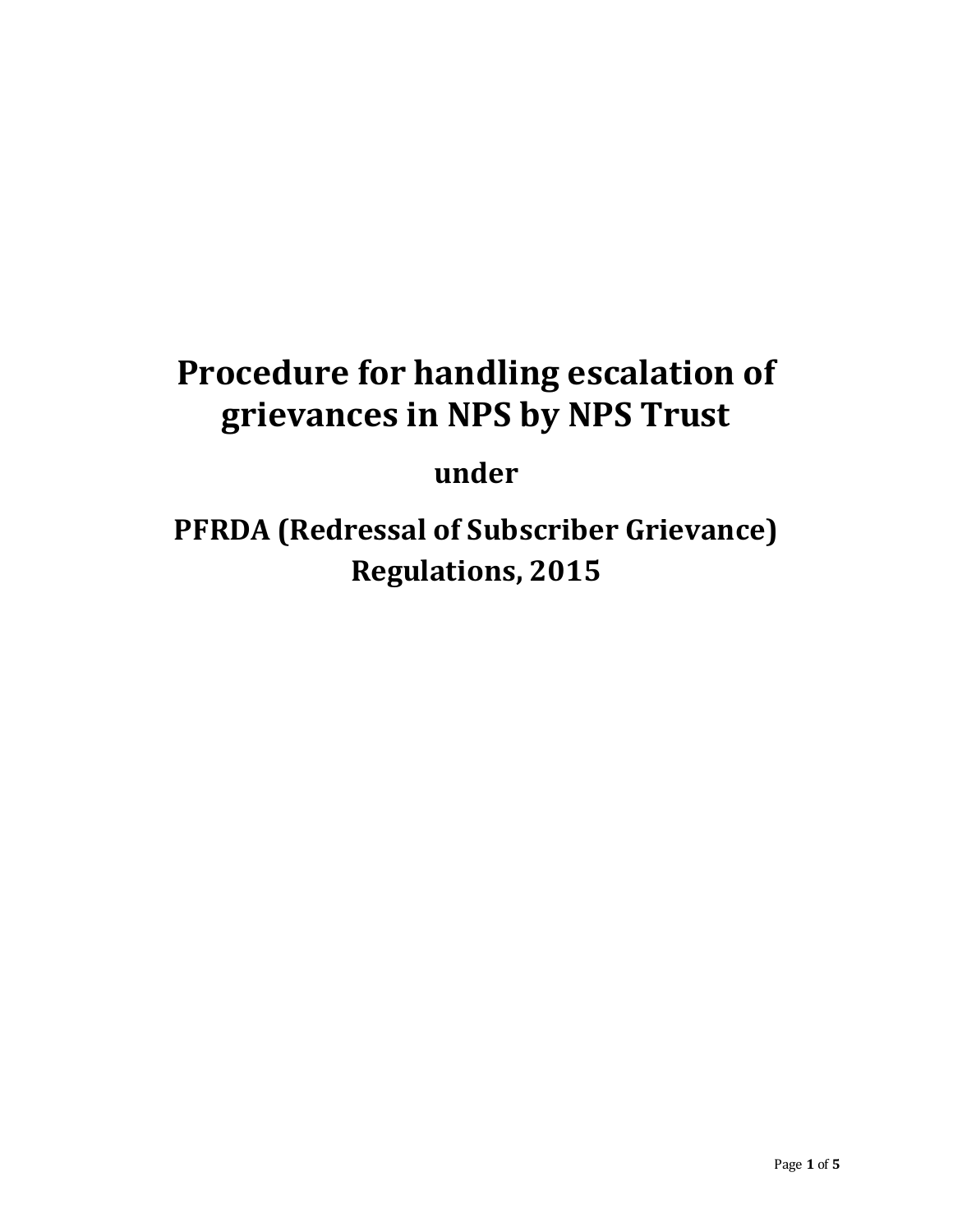### **Table of Contents**

| 2. |  |
|----|--|
| 3. |  |
|    |  |
|    |  |
| 6. |  |
| 7. |  |
| 8. |  |
| 9. |  |
|    |  |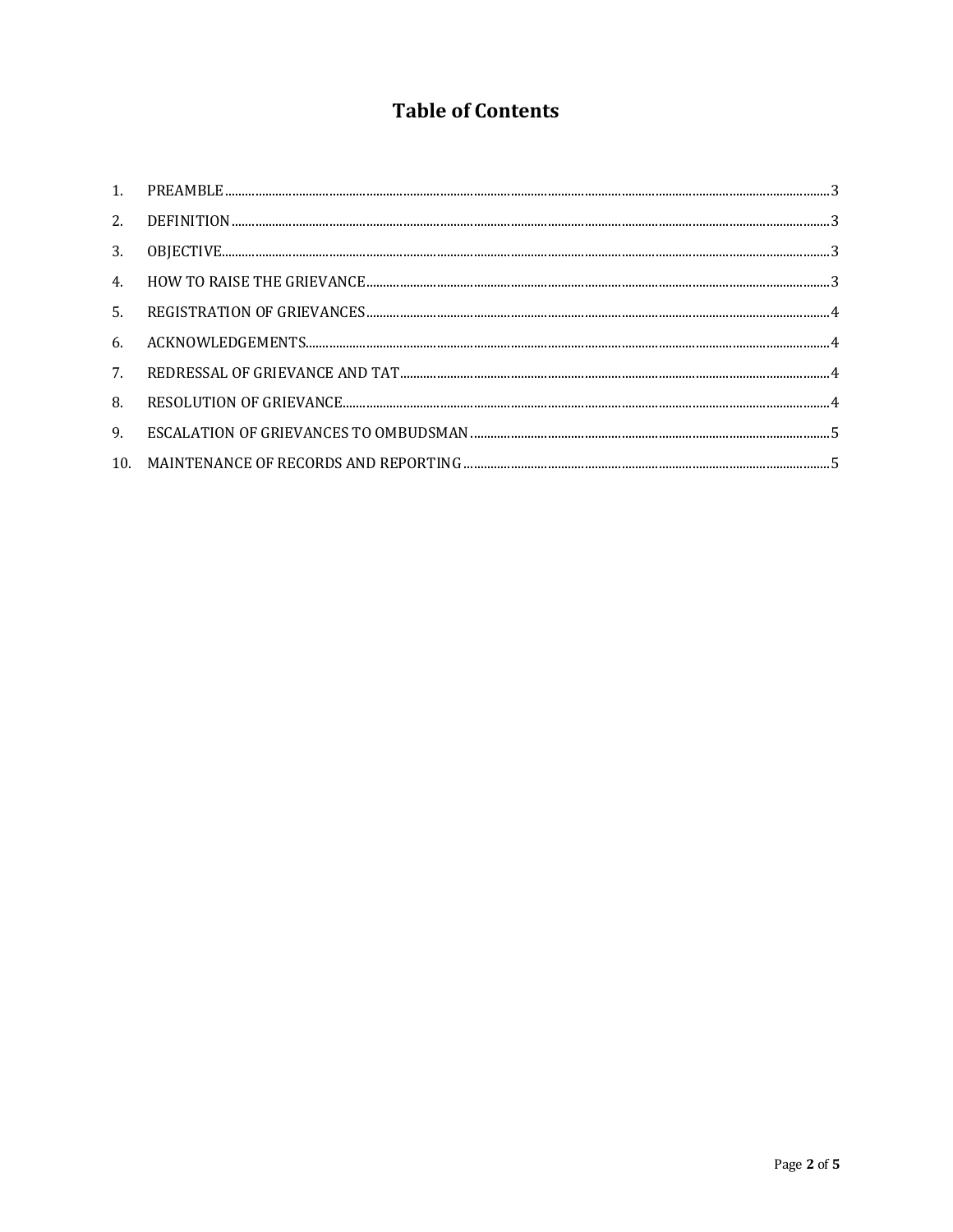#### <span id="page-2-0"></span>**1. Preamble**

As per the provision of PFRDA (Redressal Of Subscriber Grievance) Regulations 2015, every intermediary is required resolve the grievances received against it within the timelines as laid down under the Regulations. If the complainant is not satisfied with the redressal of his grievances or if it has not been resolved by the intermediary by the end of thirty days of the filing of the complaint, he may escalate the grievance to the National Pension System Trust in accordance with the provisions contained in regulation 10. The excerpt of the Regulation 10 of PFRDA (Redressal Of Subscriber Grievance) Regulations 2015 is as follows:

*Any subscriber whose grievance has not been resolved within thirty days from the date of receipt of the grievance by the intermediary, or who is not satisfied with the resolution provided by any intermediary under the National Pension System (other than National Pension System Trust) shall register a grievance with the National Pension System Trust, against such intermediary.*

This document lays down the procedure of escalation of a grievance to the NPS Trust. The grievance escalation shall be in consonance with the PFRDA (Redressal Of Subscriber Grievance) Regulations 2015, the provisions of which shall have an overriding effect in case of any ambiguity or conflict, at any point of time.

#### <span id="page-2-1"></span>**2. Definition**

"Grievances or complaint" includes any communication that expresses dissatisfaction, in respect of the conduct or any act of omission or commission or deficiency of service and in the nature of seeking a remedial action but do not include the following—

- i. complaints that are incomplete or not specific in nature;
- ii. communications in the nature of offering suggestions;
- iii. communications seeking guidance or explanation;

#### <span id="page-2-2"></span>**3. Objective**

The purpose of this document is to set forth the policies and procedures to be followed in receiving, handling and responding to any grievance which is escalated by a grievant to NPS Trust.

#### <span id="page-2-3"></span>**4. How to escalate the grievance**

To consider a communication as escalation of grievance, the subscriber should clearly mention that he/she has raised the grievance with the concerned intermediary and the intermediary has not resolved the grievance within the stipulated time or the grievant is not satisfied with the resolution of the grievance given by the intermediary.

The subscribers can escalate a grievance through the following modes:

- o **Email:** The subscriber may write to [grievances@npstrust.org.in](mailto:grievances@npstrust.org.in)
- o **Letter:** Subscriber may also raise the grievance by writing us to the following address

Grievance Redressal Officer (GRO) NPS Trust, 14th Floor, IFCI Tower, 61. Nehru Place, New Delhi – 110019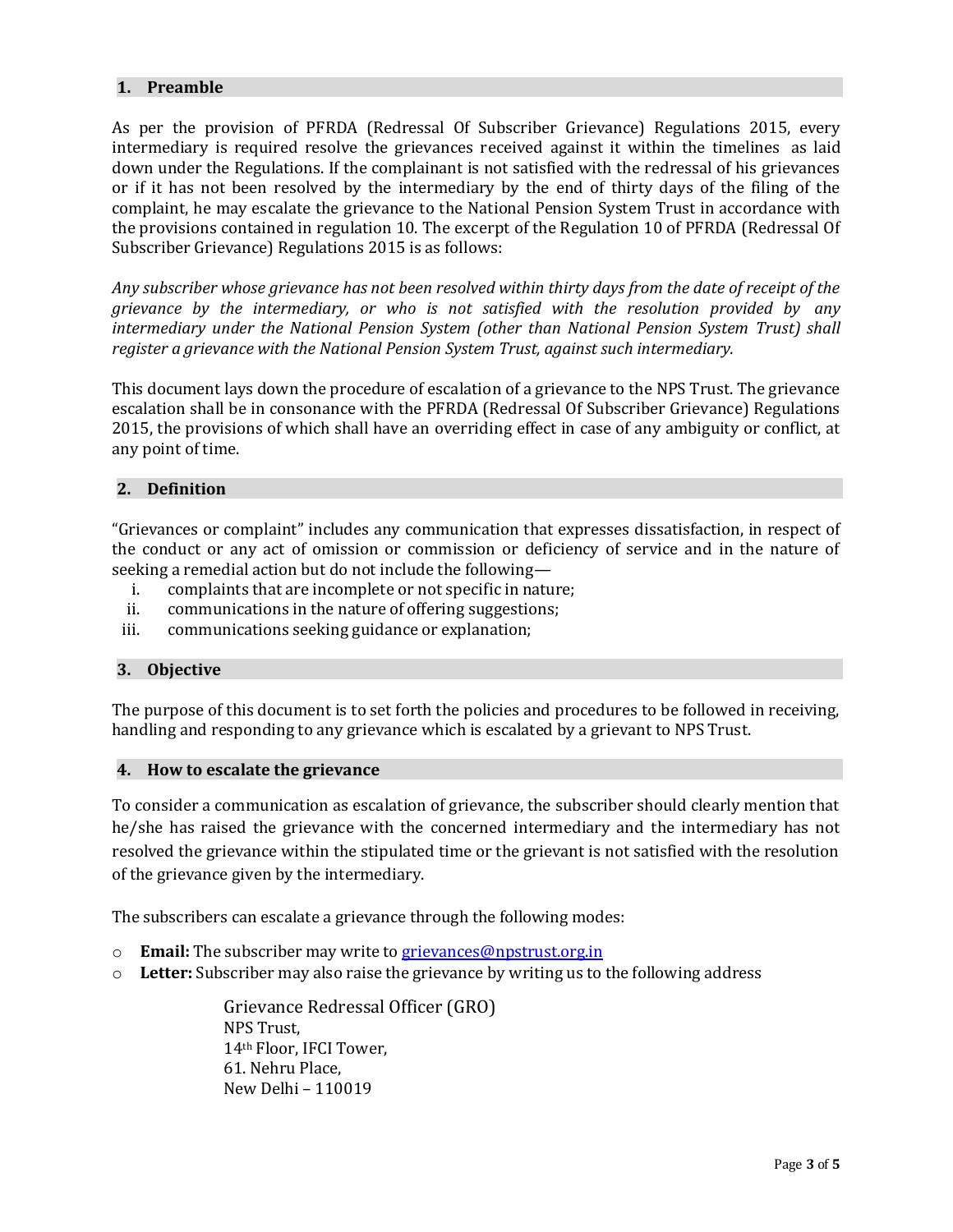o **Central Grievance Management System (CGMS) under NPS:** Any subscriber of NPS can escalate the grievance through the CGMS platform using the login and password provided by Central Recordkeeping Agency to him/her.

#### <span id="page-3-0"></span>**5. Registration of grievances**

Grievances received through registered email or letter will be recorded in the Central Grievance Management System (CGMS) of NPS.

The subscriber shall be provided with a unique grievance number generated under CGMS for future reference for grievance registered.

#### <span id="page-3-1"></span>**6. Acknowledgements**

An acknowledgement shall be sent to the complainant within three working days of the receipt of the escalated grievance. Acknowledgement shall contain Date of receipt of complaint/grievance, Unique Grievance Number, expected date for resolution of grievance, Name, Designation and Contact details of Officer, Grievance escalation matrix with contact details and address (includes organizational levels and Ombudsman) and manner and mode of tracking resolution of grievance/complaint with the Unique Grievance Number.

In case the escalated complaint pertains to activity of more than one intermediary, then the complaint shall be transferred to each of such intermediary involved, provided however that resolution time shall not exceed 30 days from the date of the receipt of the complaint from the complainant.

#### <span id="page-3-2"></span>**7. Redressal of Grievance and TAT**

- $\circ$  The complaint letter / email should clearly provide the reason for escalation with complete details of the grievance raised originally to the concerned intermediary and the resolution, if any, provided by them. It should contain the PRAN/ Application number/ other relevant reference number, Complainant's name, address and contact details, copies of supporting documents wherever applicable.
- o NPS Trust shall follow up the grievance with the concerned intermediary for redressal of the grievance. NPS Trust shall call for the resolution of the subscriber grievance and respond to the subscriber within thirty days from the date of receipt of the grievance.
- $\circ$  All complaints shall be monitored and marked as closed only after resolution of the subscriber grievance.
- o The complaint shall be treated as closed if the complainant has not responded within forty-five days of the receipt of the written response from NPS Trust.

#### <span id="page-3-3"></span>**8. Resolution of Grievance**

The subscriber/complainant shall be intimated on resolution of grievance/complaint. The intimation of resolution shall contain the Date of receipt of complaint/grievance, Unique Grievance Number, Name, Designation and Contact details of Officer signing the communication, procedure of representing the mater to Ombudsman and PFRDA in case of non-satisfactory resolution of grievance, within the time specified in the regulation.